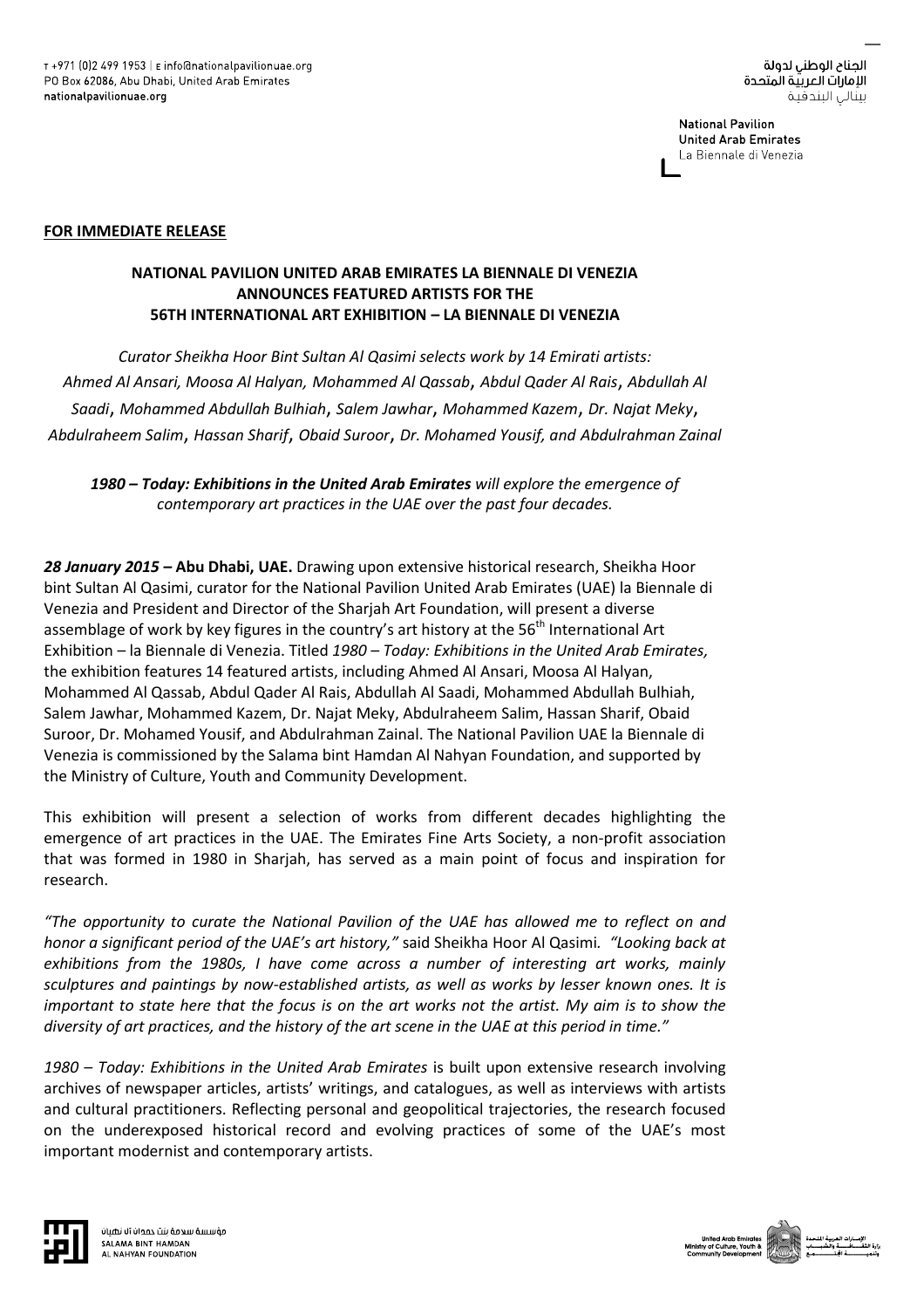**National Pavilion United Arab Emirates** La Biennale di Venezia

*"Over the last decade the UAE art scene has experienced a surge in international recognition and appreciation, however many are still not aware of the depth and diversity of our artists, who have been working decades longer than the current art boom," noted Sheikha Salama bint Hamdan Al Nahyan, Founder of the Salama bint Hamdan Al Nahyan Foundation. "This exhibition represents an opportunity to document, share, and expand upon a key period for the country's art history."*

A publication including previous writings and articles on the art scene in the UAE since the 1980s, as well as some personal memoirs from a number of artists will be presented alongside the exhibition. The 56th Venice Biennale runs from 9 May–22 November 2015, with a preview from 5 May–8 May. Further details about the pavilion and the artists involved will be announced in early 2015.

## **The Curator**

Sheikha Hoor Al Qasimi is President and Director of the Sharjah Art Foundation. She is a practicing artist who received her BFA from the Slade School of Fine Art, London (2002), a Diploma in Painting from the Royal Academy of Arts (2005) and an MA in Curating Contemporary Art from the Royal College of Art, London (2008). In 2003 she was appointed curator of Sharjah Biennial 6 and has continued as the Biennial's Director since that time. She is Chair of the Advisory Board for the College of Art and Design, University of Sharjah; and Member of the Advisory Board of both the Khoj International Artists' Association, India and the Ullens Center for Contemporary Art, Beijing. She serves on the Board of Directors for MoMA PS1, New York; KW Institute for Contemporary Art, Berlin; the International Biennial Association, Gwangju; and Ashkal Alwan, Beirut. Sheikha Hoor Al Qasimi is the first Emirati to be appointed as the curator for the National Pavilion UAE la Biennale di Venezia.

## **National Pavilion UAE la Biennale di Venezia**

The National Pavilion UAE was established to endorse the UAE's contemporary art practices on an international platform and provide a foundation to support the nation's diverse and developing cultural scene.

The UAE's participation at la Biennale di Venezia commenced in 2009 with a national pavilion at the 53rd International Art Exhibition, and has continued in subsequent editions of the art exhibition since. In 2013, the National Pavilion UAE presented at the 55<sup>th</sup> International Art Exhibition. 2014 marked the UAE's first participation at the International Architecture Exhibition.

For more information visit [www.nationalpavilionuae.org](http://www.nationalpavilionuae.org/)

To join the conversation follow National Pavilion UAE o[n Facebook](https://www.facebook.com/NationalPavilionUAE) [| Instagram](http://instagram.com/nationalpavilionuae) [| Twitter](https://twitter.com/pavilionuae/) and use the hashtag #UAEinVenice

**Press inquiries:**  *Mouna Khorchid +971-55-1400 876 | [mouna@nationalpavilionuae.org](mailto:mouna@nationalpavilionuae.org)*

*Katrina Weber Ashour +1-212-627-1455 x 1653 [| katrina@fitzandco.com](mailto:katrina@fitzandco.com)*